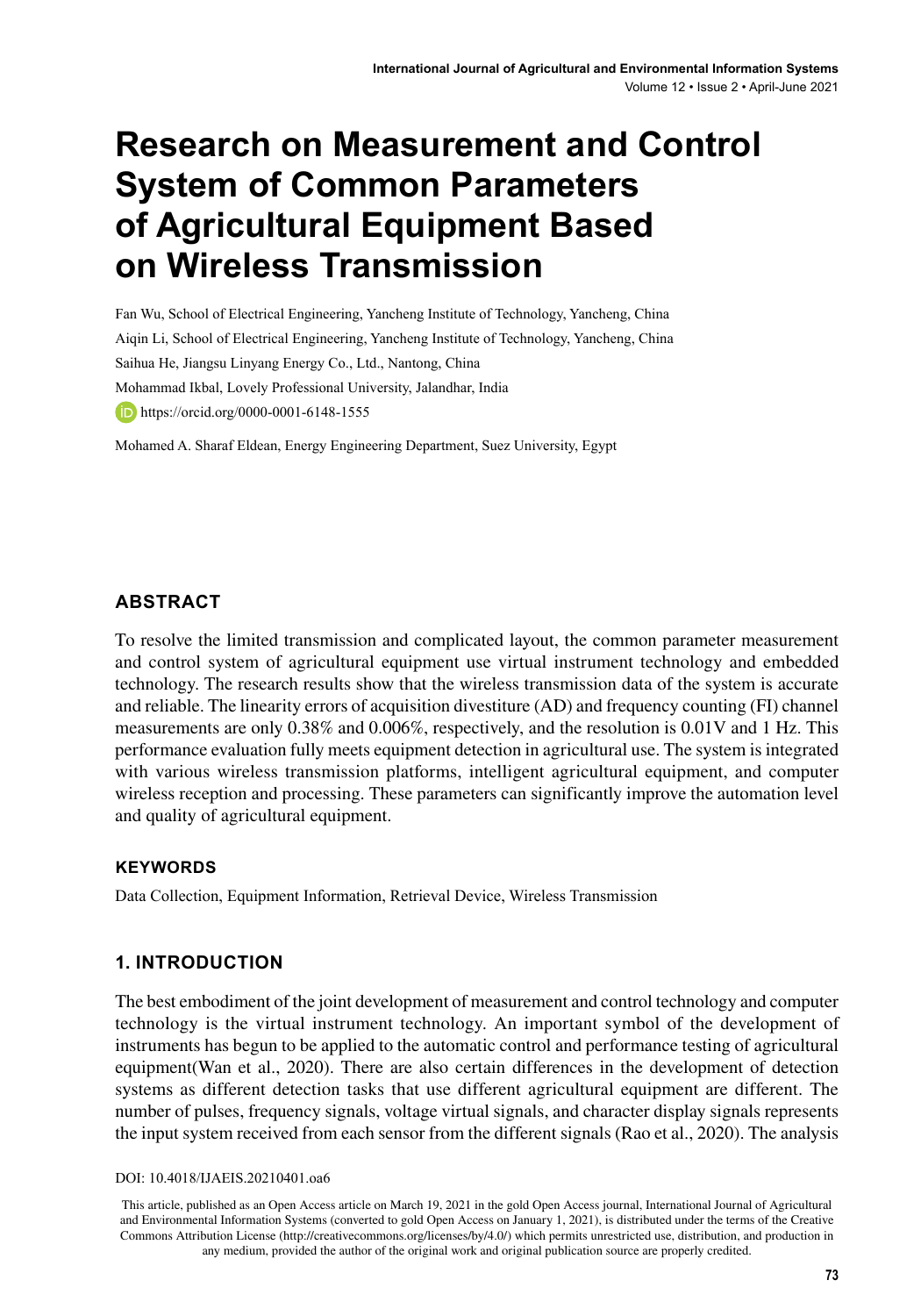is done to choose different signals that meet the performance of their respective systems to receive different sensor signals from different agricultural equipment. To avoid the need to research and develop multiple detection systems to detect multiple agricultural equipment's, and make full use of the system is discussed in Jiang et al., 2020. Traditional agricultural equipment testing instruments have shortcomings such as limited transmission, difficulty in real-time monitoring, and cumbersome wiring. Agricultural machinery for field operations of agricultural equipment, moving and detecting while moving, will generate high-frequency vibration and huge noise. In this case, the detection effect is not good, and it cannot be compared with indoor work and professional detection. Most of the ordinary detection equipment cannot finish the work. It is necessary to develop equipment specially used for performance testing of agricultural equipment to improve the reliability of testing equipment. Therefore, the best way to solve these practical engineering problems is to develop a portable wireless transmission measurement and control system.

This design solves the problems of single instrument function, poor work reliability, and inability to process data.

- Virtual instrument technology
- Embedded technology

should be used to design multiple wireless transmission methods. To achieve intelligent transmission equipment, common data collection, computer wireless reception, and processing, agricultural equipment is designed in this paper. The article is thus organized in the following order. A literature review of various techniques and procedures is detailed in Section 2. Section 3 discusses the different methods and hardware designs to analyze the system. Section 4 discusses the experimental results of the present structure. Finally, the manuscript is concluded in Section 4.

## **2. LITERATURE REVIEW**

A compensation topology parameter of optimization design based on an anti-bias performance optimization scheme is proposed in Sani M. I. et al., 2016. In this scheme, two freely adjustable variables K1 and K2 are used to optimize the compensation network parameters of the wireless power transmission system. The system can automatically adjust the transmitting current of the primary coil and keep the output power relatively stable. A 120W experimental prototypes were built when the lateral offset percentage of the coil is less than 35%. The maximum fluctuation rate of the system output power is kept within 10%, and the efficiency of the whole machine is kept above 81% (Wang et al., 2019). Gao, Q. et al. designed an automatic roll position adjustment system that can predict roll parameters. The system adopts automatic control technology, sensor technology, and industrial communication technology, and takes a high-performance PLC controller as the control core. PLC (S7-1500) controls the three-phase asynchronous motor to drive the gear connected with reducer and coupling. The drive roll connects with the upper and lower horizontal shafts to move. PCA-BP algorithm is used to train the roll parameter prediction model to predict the roll parameters of the given square pipe model(Wang et al., 2019). The system can predict the corresponding roll parameters according to the specifications of the new type of square tube and adjust automatically. The system not only improves the adjustment speed and precision but also avoids the waste of manpower, thus greatly improving the production efficiency of enterprises(De Wagter et al., 2018). Yan, H. et al proposed a nonlinear adaptive inverse step control method. PMSM1 with 5th and 7th harmonics and PMSM2 without 5th and 7th harmonics are derived to reduce the torque pulse generated by 5th and 7th harmonics. The simulation comparison with the PI controller shows that the adaptive inverse step control scheme can provide conditions for decoupling control of two serial motors, inhibit parameter change and load disturbance, and have better responsiveness, robustness, and tracking performance.

Displaying data in a coherent format is key for final users to understand what is happening in the field. The most common way to display agricultural data has been in the format of maps, as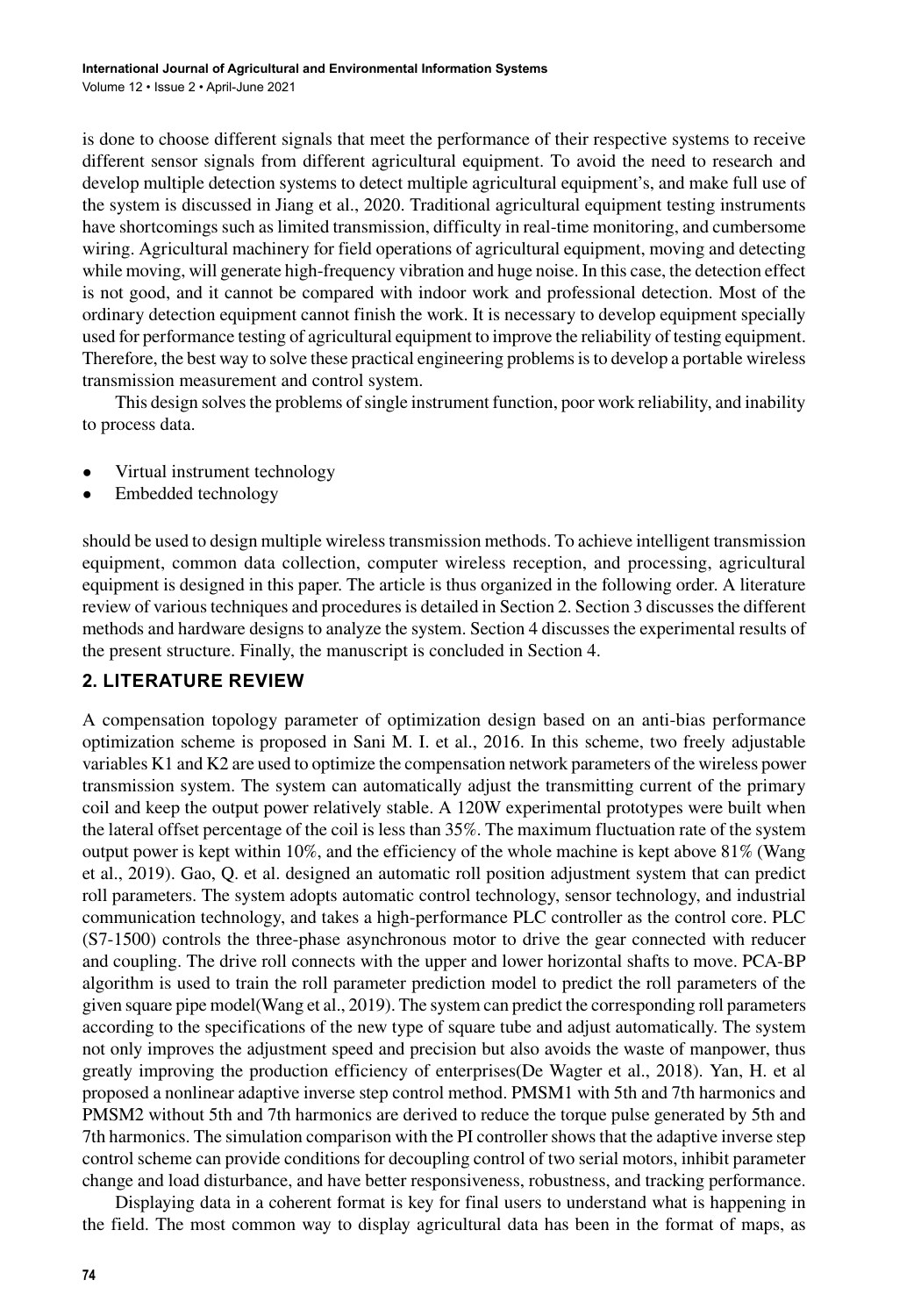mapping is useful to define spatial trends and homogeneous zones. However, displaying agronomical information in beautiful maps should not be the goal of map generation. Maps need to be useful for making decisions, they need to be a help to answer a question, providing an interpretation of spatial information (Basnet B. and Bang J.2018).The goal of building maps is obtaining a few management zones with the parameters of interest so that a treatment can be efficiently applied. To get plausible management zones, kriging is one of the most used interpolation techniques to delimit areas of manageable sizes (Adamchuk, V.I. et al., .2004.)Taking into account the considerable amount of data that Smart Farming generates, there are many software applications to cope with interpolation, in general, or kriging in particular (Oliver, M.; Webster, R..2014). Also, when building a map, a coordinate system needs to be supplied along with the map. One ideal alternative for agricultural maps is brought by the Local Tangent Plane (LTP) coordinate system, which features Euclidean geometry, allows user-set origins, and employs the intuitive coordinate frame east-north. Regarding the coding and display of data in the maps, grids allow the systematic quantization of the LTP coordinate system to manage crop production information more efficiently, facilitating the exchange of information among successive seasons and the comparison of multiple parameters on the same field (Spencer, D.B., 2005.). A practical example of grid-based maps using LTP coordinates is shown in Figure 3. Taking into account the key role of positioning systems, a map-based approach is the method in which a Global Positioning System (GPS)or any other Global Navigation Satellite System (GNSS)—receiver and a data logger (e.g., an onboard computer) are used to record the position of a particular measurement (georeferenced data), so several maps can be generated and processed along with other layers of spatially variable information (Adamchuk, V.I.;et.al .2014). In general, GNSS receivers are the universal position devices used to build maps; however, in some cases, for example in greenhouses or dense fields of tall trees, GNSS is not the best option to use due to the difficulty of getting signals with reliable accuracy; so, in some cases, alternative solutions such as machine vision must be implemented (Cossell, S.; 2016)

# **3. RESEARCH METHODOLOGY**

## **3.1 General Design Parameters of The System**

The wireless data transmission technologies selected in this article mainly include Wireless Fidelity (Wi-Fi), General Packet Radio Service (GPRS), Global System for Mobile Communications (GSM), ZigBee, and Bluetooth, etc. According to the comparative analysis of their respective usage, these several technologies have their advantages and disadvantages. The specific technical comparison analysis is shown in the following table.It can be seen from the above table that GPRS is mainly used for large data volume and long-distance transmission. Its application occasions the upper and lower computers are far away, transmission cannot be realized by ZigBee mode. The parameter detection in the cell phone signal coverage area can use GPRS. If the detection range is relatively large, such as testing throughout China or calculating the workload of searching a larger area, then GPRS can be used at this time (Tripathi and De, 2018). However, GPRS also has conditions for use. Its host computer must have a fixed port to connect to the Internet and be positioned at that point. The location cannot be changed at will; this method will charge a corresponding fee based on the consumed traffic, so the use cost is higher than the ZigBee method.

The characteristic of GSM receiving and sending is that it can be applied in a relatively long distance. Although GSM has the same transmission distance as GPRS, the transmission speed is only 1110 of GPRS(Zheng et al., 2019). The advantage is that there is no need for a fixed port number and Internet Protocol (IP) address. The working place of the host computer can be moved at any time, and there is no need to connect to the Internet, and data can be sent directly to the mobile phone. GSM does not need to be tested anytime and anywhere. Unlike ZigBee and GPRS, which are subject to different venues, such as agricultural products service venues, the amount of information retrieved is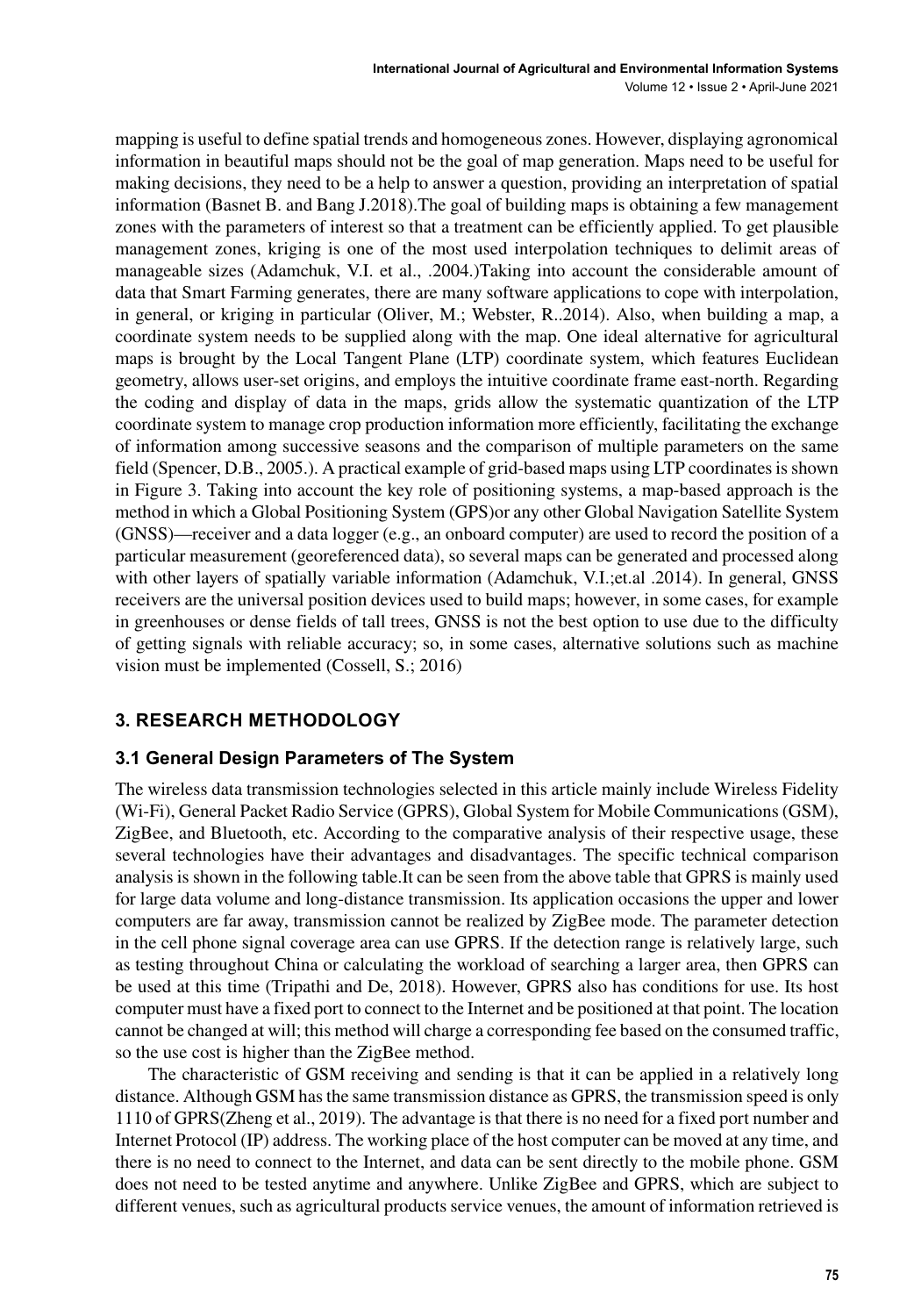| <b>Parameter</b>                 | <b>Wireless Transmission Method</b>                                    |                                                 |                                           |                                                         |  |  |  |  |
|----------------------------------|------------------------------------------------------------------------|-------------------------------------------------|-------------------------------------------|---------------------------------------------------------|--|--|--|--|
|                                  | <b>GPRS/GSM</b>                                                        | Wi-Fi                                           | <b>Bluetooth</b>                          | <b>ZigBee</b>                                           |  |  |  |  |
| <b>Application field</b>         | WAN, voice, and<br>data                                                | Web, mail, and<br>video                         | Replace peripheral<br>cables              | Monitoring and<br>control                               |  |  |  |  |
| <b>System resource</b>           | >16MB                                                                  | >1MB                                            | >250Kb                                    | $4 \sim 60$ Kb                                          |  |  |  |  |
| <b>Battery life</b>              | $1 - 7$                                                                | $0.5 - 5$                                       | $1 - 7$                                   | $100 - 1000$                                            |  |  |  |  |
| Network node                     | 1                                                                      | 32                                              | 8                                         | 65535                                                   |  |  |  |  |
| Data transfer rate<br>(kb/s)     | $64 - 128$                                                             | 11000                                           | 720                                       | $20 - 250$                                              |  |  |  |  |
| <b>Transmission range</b><br>(m) | 1000                                                                   | $1 - 100$                                       | $1 - 10$                                  | $1 - 100$                                               |  |  |  |  |
| <b>Advantage</b>                 | Large coverage and<br>Fast and flexible<br>high data quality<br>to use |                                                 | Low cost and easy                         | High reliability, low<br>power consumption,<br>low cost |  |  |  |  |
| <b>Disadvantage</b>              | Large delay and high<br>power consumption                              | High power<br>consumption and<br>short distance | Close distance, high<br>power consumption | Closer                                                  |  |  |  |  |

| Table 1. Comparison of the characteristics of wireless transmission modes |
|---------------------------------------------------------------------------|
|---------------------------------------------------------------------------|

small, and what is the situation at work. But it will cost according to the number of SMS messages sent and received as compared to various methods(Wang et al., 2019).

The ZigBee method is mainly used for short-distance measurement and control. It can meet the range of 100m. The distance between the machine, the equipment, and the amount of information retrieved is large, has a short distance, and requires real-time. It is used when reporting location and time information. It can detect equipment on-site and receive and send a larger range. For example, this method can be used to realize the wireless transmission of data to detect the upper computer located at the head of the field to receive the parameters of agricultural equipment working in the field (Zhang and Chen, 2018).

The transmission method should first consider using ZigBee during the actual use of the measurement and control system. If the task cannot be completed at this time, then GPRS can be considered. If the problem is still not resolved, only GSM short message service (SMS) can be used. Due to the complex retrieval of information by the equipment and the relatively large area of work, sending data cannot be completed by one method alone (Smith et al., 2019). Therefore, to complete the task, the above three methods can only be used together, and the three methods are combined to improve the stability of the wireless transmission. Solve the problem that can't be done using a certain method alone (Merk et al., 2015). Figure 1 shows the design of the wireless transmission system design and the common parameter measurement and control instrument for portable agricultural equipment. The commonality and usability of agricultural equipment measurement and control invented a portable measurement and control instrument, which has multiple measurement and control channels.

The special machine that can detect various related data, such as equipment speed, acceleration and displacement, engine speed, oil temperature, vibration frequency, environmental temperature and humidity, noise, wind force when the equipment is used, the size, location, current condition of the equipment, the tensile and compressive stress and bending torque of the equipment, the linear displacement, angular displacement, flow, fuel consumption, and other counting signals; and can be used Control virtual digital switch quantity.

The upper computer data analysis and processing system and two types of data transceiver modules can form a wireless transmission system. Different sending modes will cause different processing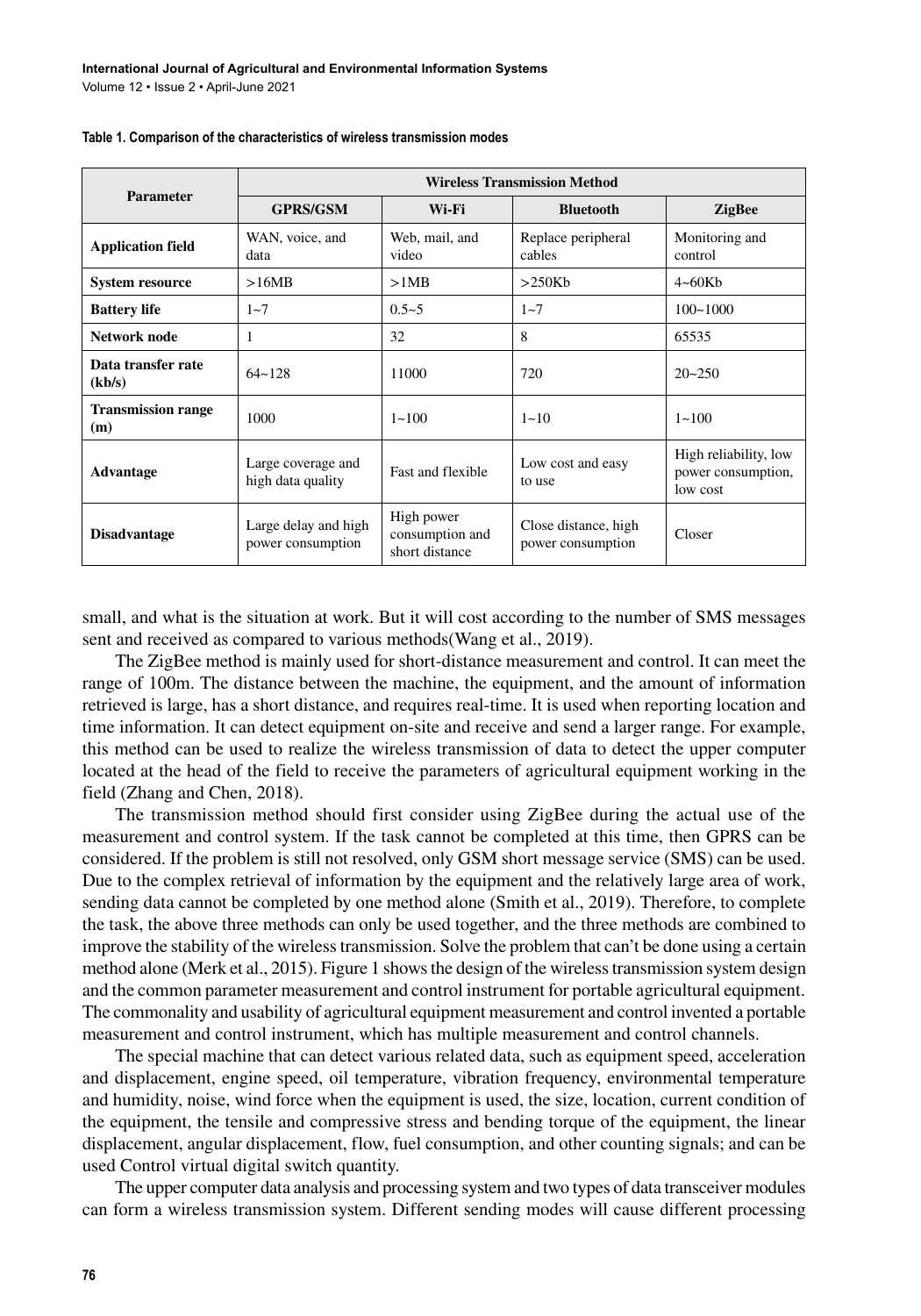Volume 12 • Issue 2 • April-June 2021



**Figure 1. Block diagram of the measurement and control system**

methods of module 1, and then corresponding to the relative module, send and receive data to module 2; module 2 is responsible for sending and receiving the data sent by module 1, and then pass it to the host computer (Ravi M. et al., 2007). The development of virtual instrument technology gave birth to a platform for computer data receiving and processing upper computer data analysis and processing software, which can display the analysis and storage results in a time when receiving data.

## **3.2 System Hardware Design**

Using Samsung's processor is the core of this system, which can manage memory units. It is mainly used in handheld devices, high-cost performance, low consumption, and small functions. S3C 2410A has the following functions in the portable measurement and control instrument (Spencer, 2005):

- Eight-channel 10-bit ADC: Six channels are used for analog channels and two channels are used for the touch screen input interface.
- Twenty-four channels of external interrupt sources, five 16-bit timers: the counter of external pulse signals consists of four interrupt sources and a timer.
- One hundred and seventeen universal input/output ports: 16 ports can be selected arbitrarily, which can realize input and output of eight-way switch status.
- One internal LCD controller: different LCDs can display information on different channels.

To develop more functions, the following hardware devices are combined:

- Two programmable counter timers 8253 can receive six pulse signals at the same time.
- GPS can locate and display time.
- One-half GPRSSGSM module can directly send and receive data wirelessly.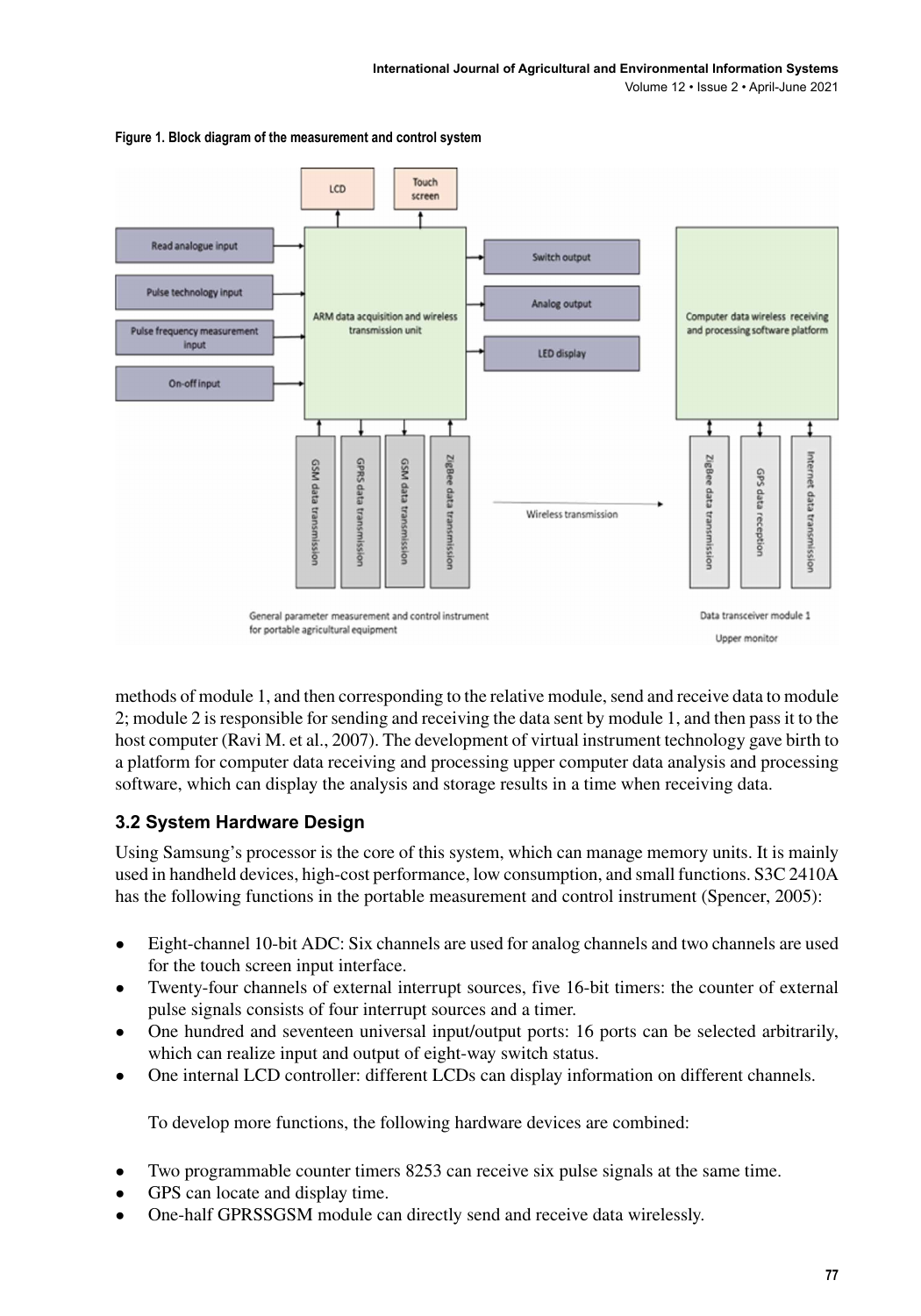• Two ZigBee modules can realize data processing in a short distance.

# **3.3 System Software Design**

The software design of the portable measurement and control instrument and the host computer is the main part of the software design. The software design of the measurement and control instrument can be divided into six subroutines, namely human-computer interaction interface, pulse counting, measuring frequency, GPS positioning, digital IIO, AD acquisition (Mallampati et al., 2018). The human-computer interaction interface is composed of three interfaces, which are the main interface, the interface for setting system parameters, and the interface for testing system data (Teimouri, N. et al.,.2018) When setting the system parameters, you first need to determine the number of collection points, channels and frequencies, then calculate the number of pulses and determine the pulse frequency, and finally choose a reasonable switch channel and wireless transmission mode. Figure 2 shows the entire process of software design for the measurement and control instrument.

The virtual instrument technology will be used when the computer wirelessly transmits data and when the computer processes the software platform, the two corresponding programs compiled by it both use Lab Windows CVI as the development medium. When the host computer performs wireless transmission, the way of receiving data can be one or more of GSM, ZigBee, GPRS, and the design process can be seen from the figure below. The three wireless detection subsystems of ZigBee, GPRS, and GSM are the main components of the upper computer software (Pimentel D., et al., 2004)

## **4. EXPERIMENTAL RESULTS AND ANALYSIS**

Under the conditions of 47% relative humidity and 20 degrees Celsius of the ambient temperature, the Chinese Academy of Metrology, when the zero point and full-scale correction are both zero, measure AD acquisition 1 channel and frequency count 1 channel, and the results are shown in Table 2. (AD in the table corresponds to AD acquisition, Fl corresponds to frequency counting:

## **4.1 ZigBee Mode Subsystem**

The data transmission method is selected to be sent by frame. Each frame of data sent is composed of the length and type of the data, the channel to obtain the data, the frame header, and the frame end, etc., to ensure that the host computer can easily analyze the data or analyze the data. The byte format sent using ASCII code can effectively increase the data transmission rate (Zsoldos F., et al.. 1987). The size of the ZigBee memory buffer will affect the size of each frame of data. The larger

| <b>Standard</b><br>value         | $AD-1$ | 0.000 | 0.500 | 1.000 | 1.500 | 2.000 | 3.000 | 4.000 |
|----------------------------------|--------|-------|-------|-------|-------|-------|-------|-------|
|                                  | $FI-1$ | 5     | 10    | 100   | 200   | 500   | 1000  | 5000  |
| <b>Measuring</b>                 | $AD-1$ | 0000  | 0478  | 0967  | 1466  | 1964  | 3002  | 3978  |
| and<br>controlling<br>instrument | $FI-1$ | 00005 | 00009 | 00099 | 00198 | 00499 | 00998 | 04999 |
| <b>Standard</b><br>value         | $AD-1$ | 5.000 | 6.000 | 7.000 | 8.000 | 9.000 | 9.500 |       |
|                                  | $FI-1$ | 8000  | 10000 | 20000 | 30000 | 35000 |       |       |
| <b>Measuring</b>                 | $AD-1$ | 5004  | 5972  | 6989  | 8015  | 9012  | 9481  |       |
| and<br>controlling<br>instrument | $FI-1$ | 07999 | 09999 | 19999 | 29999 | 34998 |       |       |

**Table 2. Data collected by 10m distance system for AD 1 and FI 1 channels**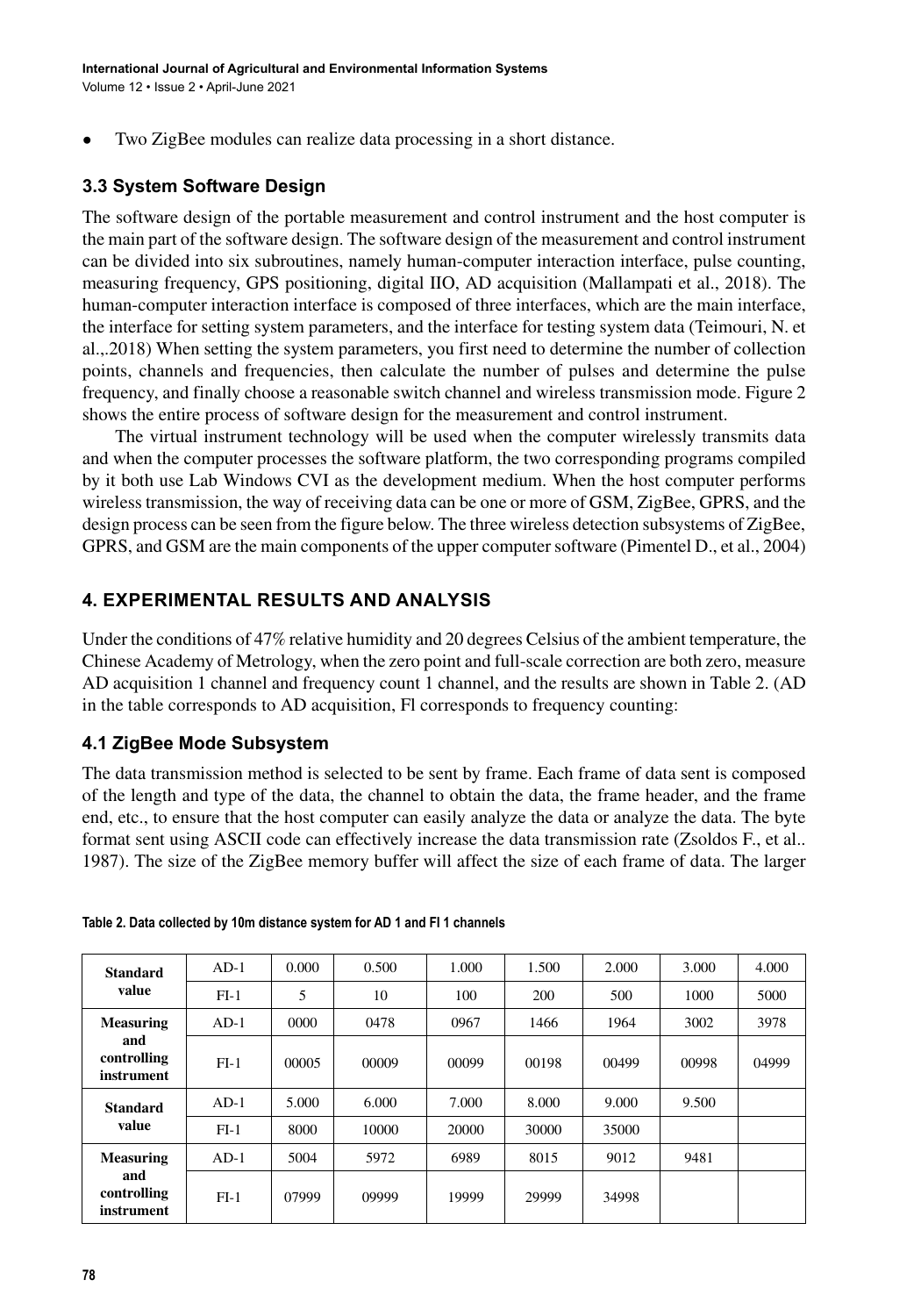

**Figure 2. Flow chart of software design for measuring and controlling instrument**

the memory buffer, the greater the upper limit of the data per frame, but it takes longer to accept. Figure 4 shows the plot of the 10m ZigBee mode subsystem for AD 1 and FI 1 channels. Shown in the table are the data collected by AD and Fl channels. Adding the flag bit data can make the lower computer filter the subroutine, thereby effectively separating the collected frame flag and data, reducing internal conflicts after data transmission

## **4.2 GPRS Mode Subsystem**

The GPRS subsystem is similar to the above-mentioned subsystem software. The concept of the communication protocol is similar. The only and biggest difference is that the upper and lower computers in the GPRS subsystem communicate with the GSM network as the core, and there are more nodes in the network than ZigBee. So the communication speed is slower. To cope with the poor signal of the mobile phone, when the GPRS system uses network transmission, there is a module in the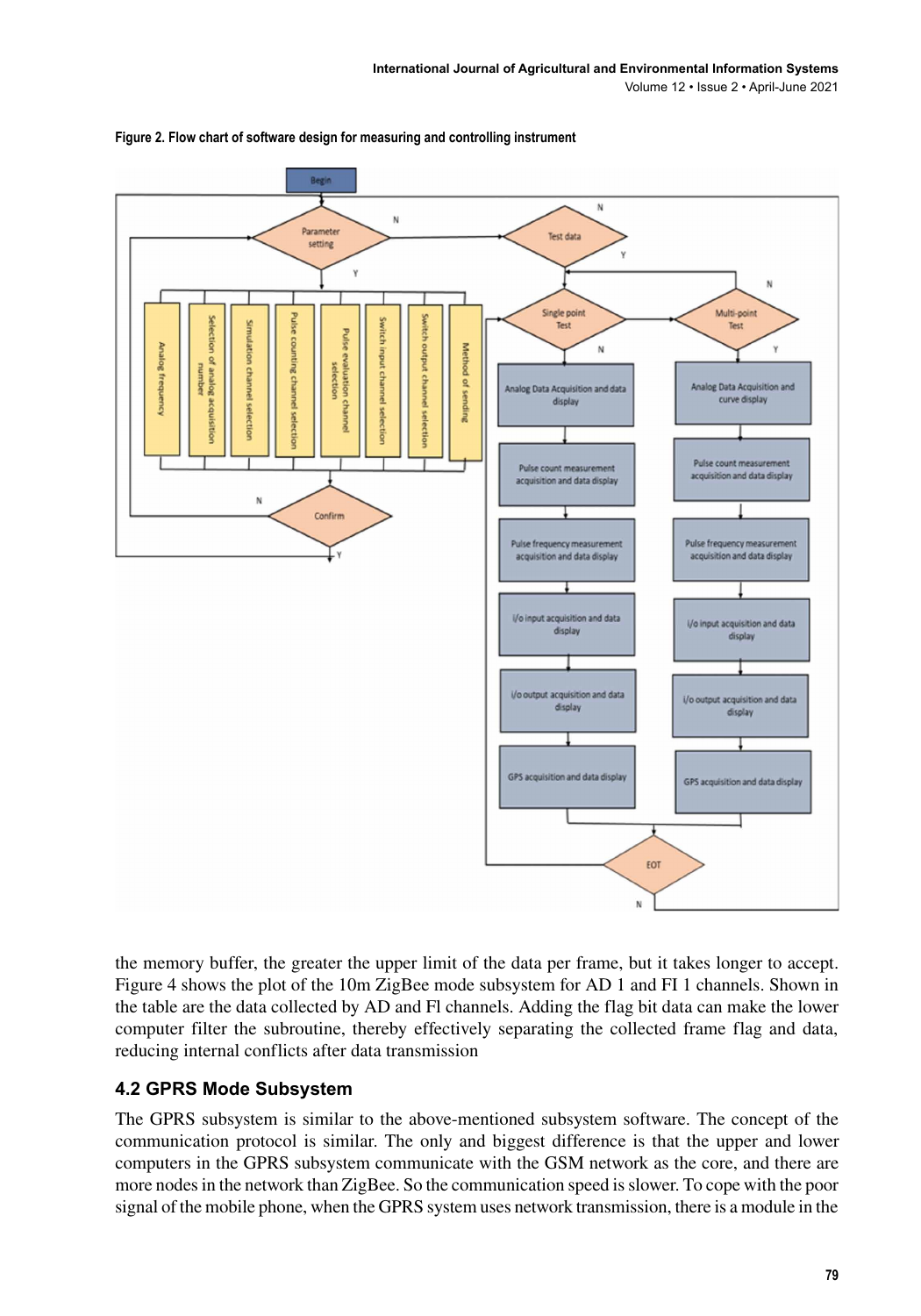| <b>ZigBee</b> | $AD-1$ | 0.000 | 0.470 | 0.970 | 1.469 | 1.969 | 3.007 | 3.976 |
|---------------|--------|-------|-------|-------|-------|-------|-------|-------|
|               | $FI-1$ | 00005 | 00009 | 00099 | 00198 | 00499 | 00998 | 04999 |
|               | $AD-1$ | 5.005 | 5.984 | 6.993 | 8.021 | 9.030 | 9.500 |       |
|               | $FI-1$ | 07999 | 09999 | 19999 | 29999 | 34998 |       |       |

**Table 3. Data collected by the 10m ZigBee mode subsystem for AD 1 and FI 1 channels**





lower computer to enhance the signal interruption data buffer function; when the signal temporarily disappears or there is no signal, the GPRS subsystem will not stop working. It will continue to collect data and store it in the memory of the portable measurement and control instrument until the signal appears, and then return to the normal mode of wireless transmission. (Lakhiar, I. A. et al., 2018).

The lower computer can encode the transmitted data twice, mainly relying on the PDU transmission mode (Aqeel R. et al., 2009). This mode can select the transmission data according to its own needs, which enhances the directivity of the data and improves the efficiency of the data transmission (Werheit, P. et al.,2011). There are certain defects in the work of the GPRS subsystem. Figure 5 indicates the plot of the 10m GPRS mode subsystem for AD 1 and FI 1 channels. Errors and other situations require data decoding and secondary encoding, resulting in large communication delays. Therefore, to improve the communication efficiency of the system, the lower computer needs to filter some subroutines when collecting data. The collected data is shown in the table below.

## **4.3 GSM Mode Subsystem**

The functions and communication protocols of the GSM subsystem are similar to those of the other two methods, but it cannot collect data continuously. The GSM subsystem uses two different modes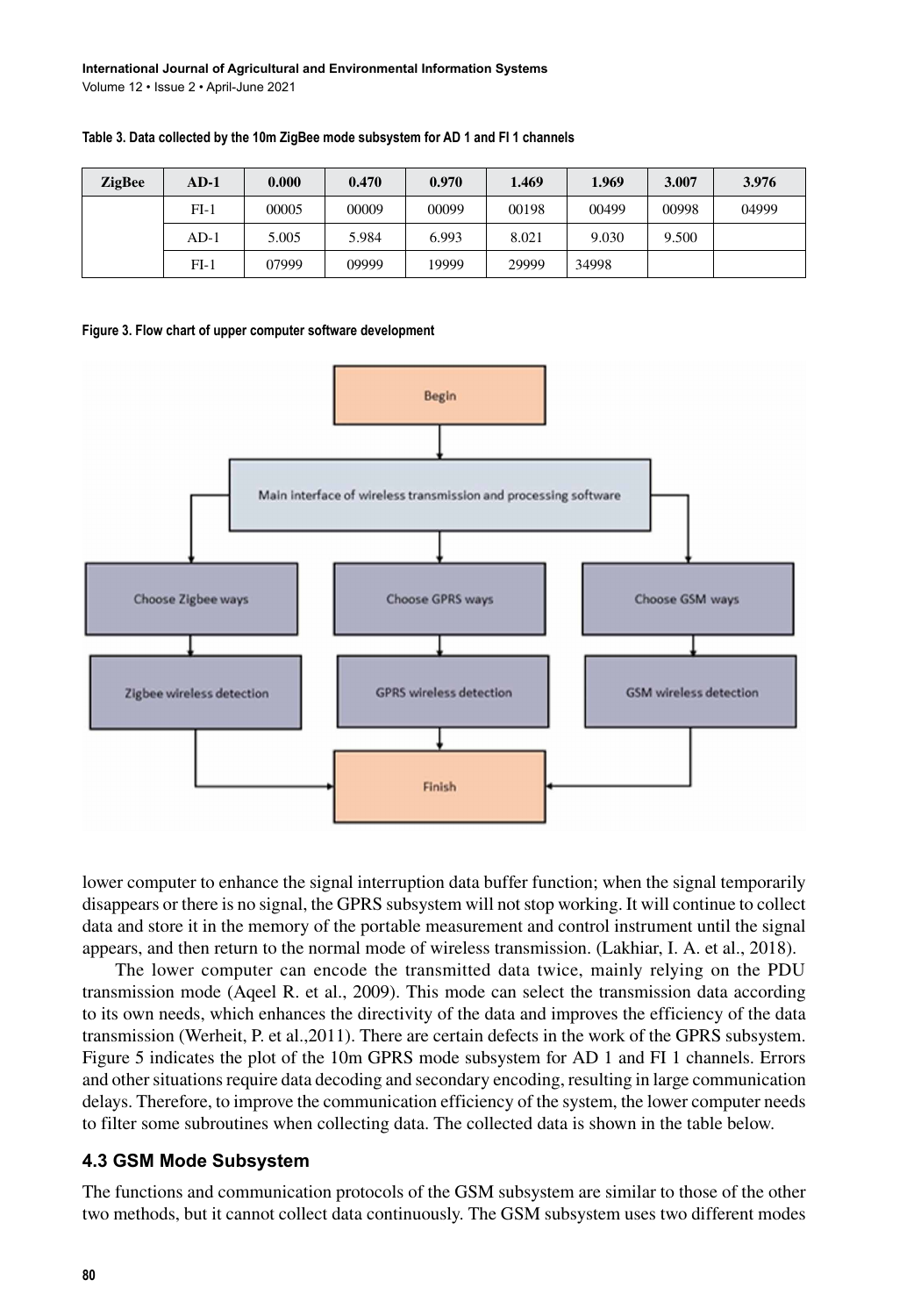



**Table 4. Data collected by the 10m GPRS mode subsystem for AD 1 and FI 1 channels**

|             | AD-1   | 0.000 | 0.470 | 0.970 | .469  | .969  | 3.007 | 3.976 |
|-------------|--------|-------|-------|-------|-------|-------|-------|-------|
|             | $FI-1$ | 00005 | 00009 | 00099 | 00198 | 00499 | 00998 | 04999 |
| <b>GPRS</b> | $AD-1$ | 5.005 | 5.984 | 6.993 | 8.021 | 9.030 | 9.500 |       |
|             | $FI-1$ | 07999 | 09999 | 19999 | 29999 | 34998 |       |       |

**Figure 5. Plot of the 10m GPRS mode subsystem for AD 1 and FI 1 channels**

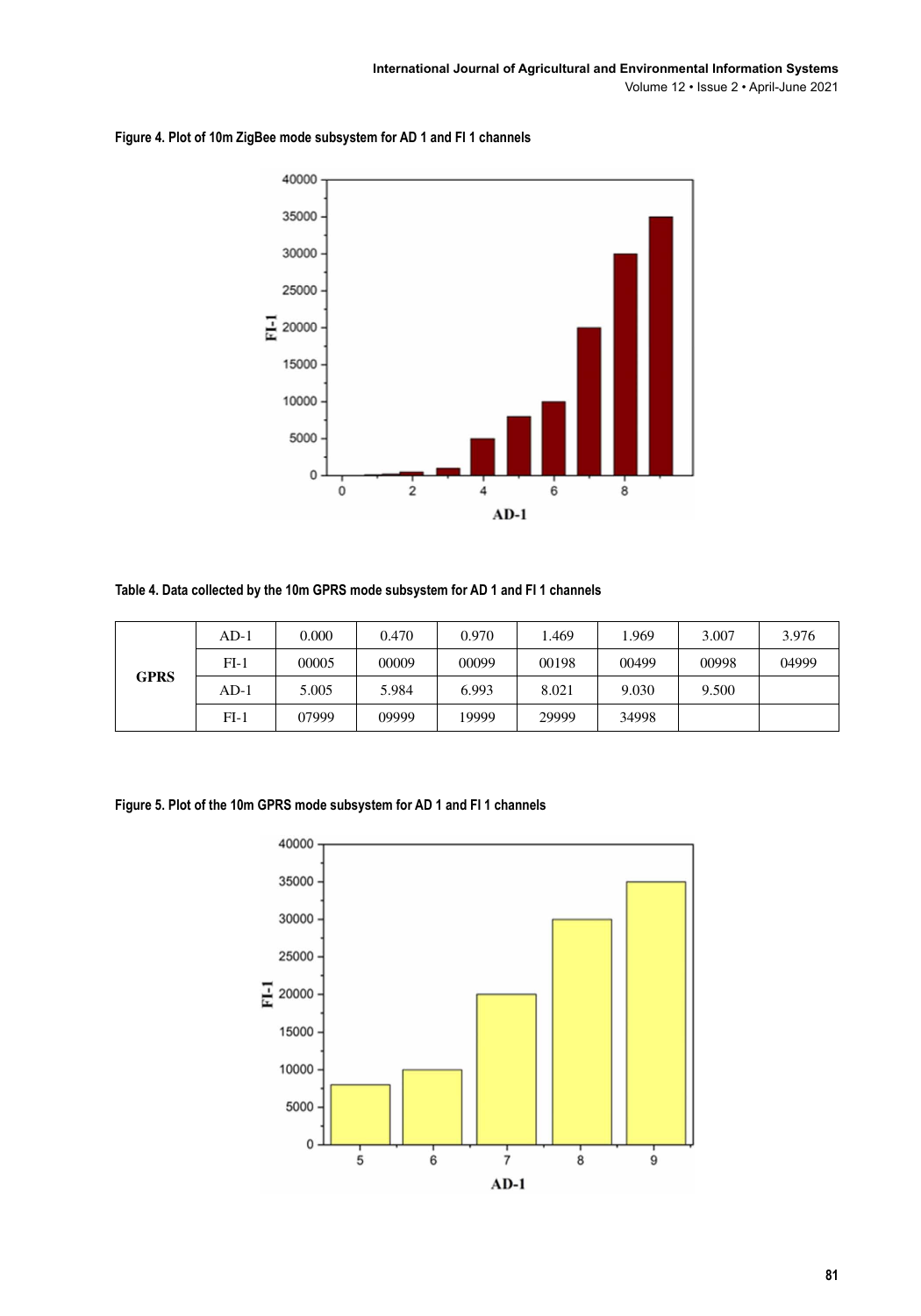when sending and receiving data (Basnet B. et al.2018). It is worth noting that the lower computer is in the text mode when sending data. The upper computer needs to initialize all the receiving data modules before complete communication is established (Buer C. S., et al. 1996). Table 5 shows the data collected by the subsystem ten meters away (Kumar D., et al.2019). It can be concluded from the above five tables that the data collected by the three types of subsystems are similar. It can be said that the wireless transmission data is reliable. Figure 6 shows the plot of the 10m GPRS mode subsystem for AD1 and FI 1 channels (Shidujaman, M. et al. 2014).

All errors come from the calculation errors of the upper computer and the lower computer in the measurement and control instrument that can be ignored (Ruiz-Garcia L., et al 2009; Zhang W., et al., 2004). It can also be seen from Table 5 that the AD and Fl channels are measured accurately. Taking 1 channel as an example, the linear error is only 0.38% and 0.006%, respectively, and the resolution is 0.01V and 1 H.

The performance evaluation is fully achieved with a qualified level of equipment testing when used in agriculture. The following table shows the data collected by the AD1 channel in different distance ranges. To simulate the working environment of agricultural equipment at work and achieve as realistic results as possible. The three modes of subsystems must be arranged in different locations, so the ZigBee and GSM subsystem host computer tests are selected outdoors, and the GPRS subsystem is tested indoors (Zobel R. W. et al.,1999). For computer testing, the distance between the lower computer and the upper computer for several sets of data is different. The lower computer is mainly responsible for collecting and sending data (Sani M. I., et al. 2016).

Cross-province\* means that the GPRS mode subsystem can be used for data reception at this time; cross-province\*\* means that only the GSM mode subsystem can be used for data reception at

| <b>GPRS</b> | AD-1   | 0.000 | 0.470 | 0.970 | .469  | 1.969 | 3.007 | 3.976 |
|-------------|--------|-------|-------|-------|-------|-------|-------|-------|
|             | $FI-1$ | 00005 | 00009 | 00099 | 00198 | 00499 | 00998 | 04999 |
|             | $AD-1$ | 5.005 | 5.984 | 6.993 | 8.021 | 9.030 | 9.500 |       |
|             | $FI-1$ | 07999 | 09999 | 19999 | 29999 | 34998 |       |       |

#### **Table 5. Data collected by the 10m GSM mode subsystem for AD 1 and FI 1 channels**

#### **Figure 6. Plot of the 10m GPRS mode subsystem for AD 1 and FI 1 channels**

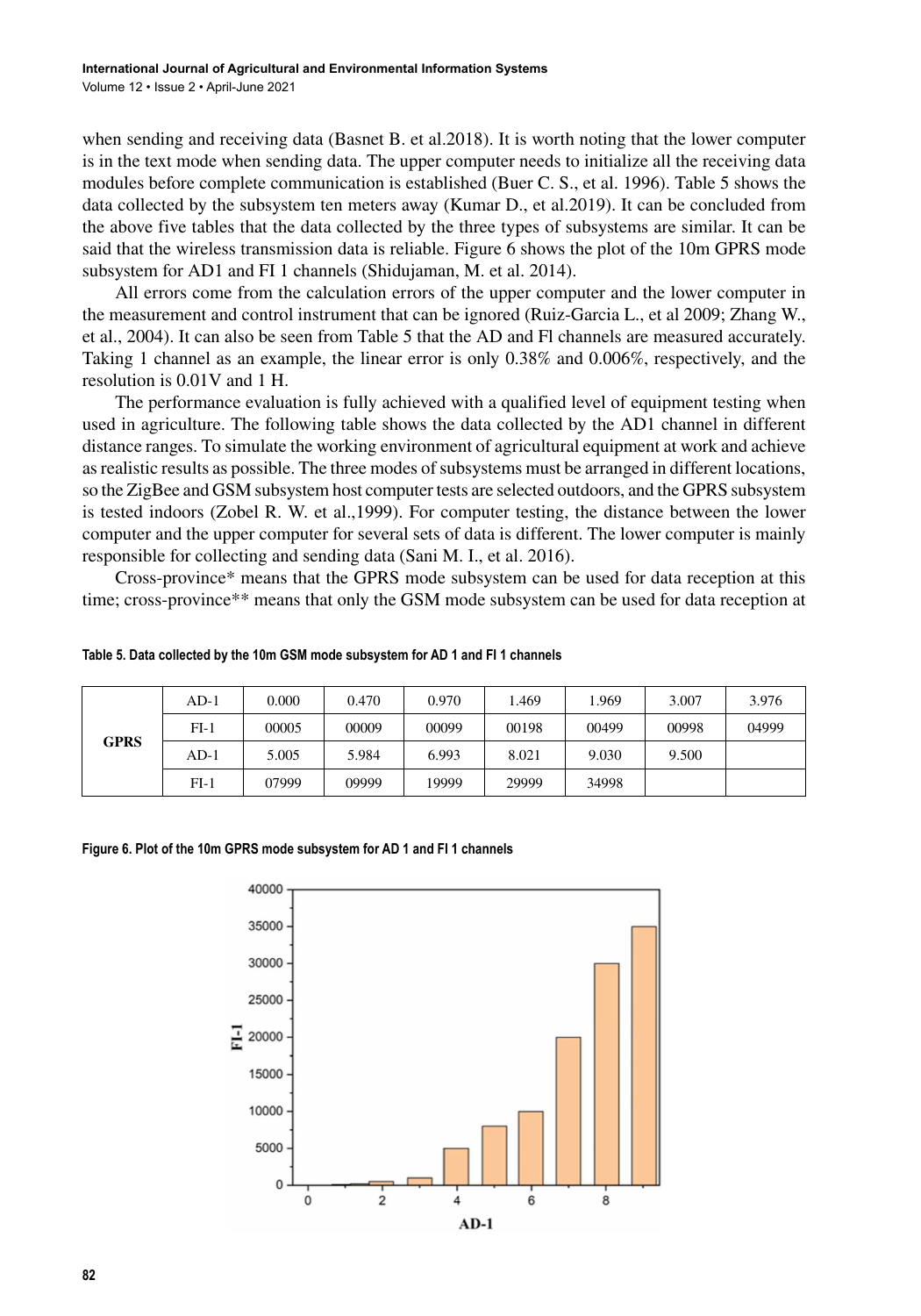| <b>Transmission</b><br>distance | <b>Measurement and control</b><br>instrument AD11mV | <b>ZigBee</b><br>AD1/V | <b>GPRS</b><br>AD1/V | <b>GSM</b><br>AD1/V |
|---------------------------------|-----------------------------------------------------|------------------------|----------------------|---------------------|
| 50 <sub>m</sub>                 | 5.004                                               | 5.005                  | 5.005                | 5.005               |
| 100m                            | 4.995                                               | 4.996                  | 4.996                | 4.996               |
| 5km                             | 4.987                                               |                        | 4.988                | 4.988               |
| Interprovincial*                | 4.995                                               |                        | 4.996                | 4.996               |
| Interprovincial**               | 5.004                                               |                        |                      | 5.005               |

#### **Table 6. Acquisition results of AD 1 Channel parameters at a different distance range**

Note: The standard voltage when testing data in the table is all five volts, and each data is collected ten times and the average value is taken to reduce the influence of errors and accidental data;

this time. The above methods cannot be used; the test delay is determined by a specific method (Yue, et al., 2012). Make the upper computer and the lower computer process the data in the same position, which is the delayed test (Zheng, X., et al., 2019).

From the analysis of the data results in the above five tables, we can get:

- Both GSM and GPRS subsystems can complete accurate data transmission within short and long distances. The GSM method will not be restricted by the local network conditions during the experiment. Unlike these two methods, the ZigBee subsystem can only be accurate data transmission within one hundred meters (Bhalaik S, et al. 2020).
- The measurement accuracy of this equipment is accurate. Whether indoors or outdoors, the average error of the measurement data is lower than the allowable error value of the laboratory. The measurement is accurate, so this equipment has a high degree of reliability and can be used for agricultural equipment promotion (Sharma A., et al., 2019).

## **5. CONCLUSION**

This article aims to use wireless transmission methods to complete the measurement and evaluation of agricultural equipment. To reasonably use ZigBee, GPRS, and GSM three modes of subsystems for data transmission, accurately achieve the data collection and analysis of agricultural equipment, and improve the performance of agricultural equipment. Own quality and automation level.

This equipment can accurately retrieve equipment information status, measure equipment parameters, achieve wireless data transmission, and realize the perfect handover between equipment and data, which greatly improves the utilization rate of the detection device and reduces the number of inspection sites. The equipment is mainly used in a piece of farmland, so the probability of interference is minimal, and the transmission is transparent and efficient. This equipment not only solves the various difficulties encountered in the detection of agricultural equipment by traditional means but also strengthens the monitoring and management of agricultural equipment. It also makes agricultural equipment resistant to interference, easy wiring, convenient maintenance, unobstructed transmission, and diverse functions. Tracking the positioning coordinates and usage status of agricultural equipment at any time has significantly improved. Its level of intelligence rationally used contemporary hightech technologies and made a major contribution to the advancement of agricultural equipment. To welcome the arrival of the 5G era, realize the Internet of everything laying a good foundation is a big step for China to develop together with agriculture in the future and lead the world.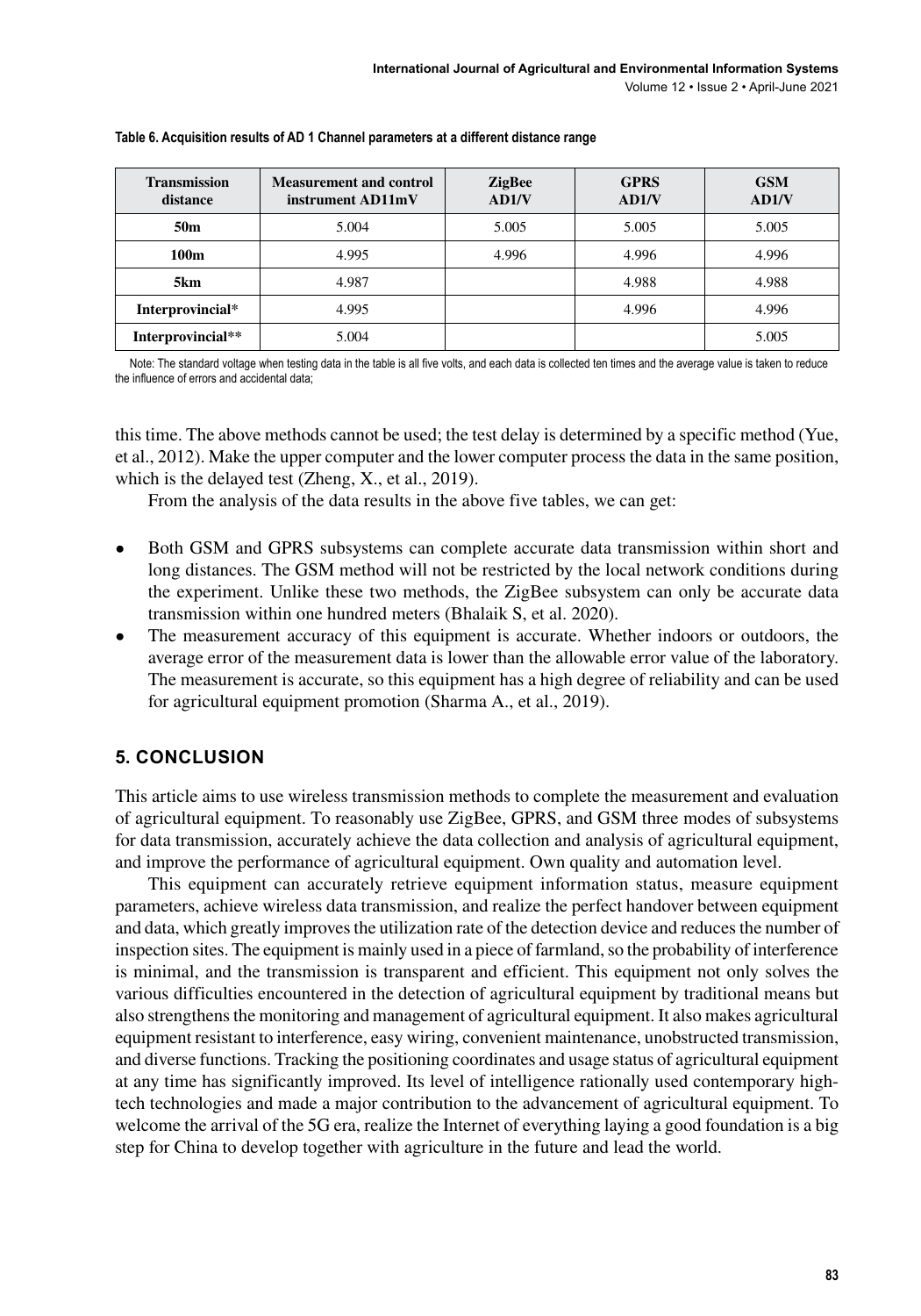# **REFERENCES**

Adamchuk, V. I., Hummel, J. W., Morgan, M. T., & Upadhyaya, S. K. (2004). On-the-go soil sensors for precision agriculture. *Computers and Electronics in Agriculture*, *44*(1), 71–91. doi:[10.1016/j.compag.2004.03.002](http://dx.doi.org/10.1016/j.compag.2004.03.002)

Aqeel, R. (2009). Smart agriculture. *Application of Modern High-Performance Networks*, 120-129.

Basnet, B., & Bang, J. (2018). The state-of-the-art of knowledge intensive agriculture: A review on applied sensing systems and data analytics. *Journal of Sensors*, 1–13.

Bhalaik, S., Sharma, A., Kumar, R., & Sharma, N. (2020). Performance modeling and Analysis of WDM Optical Networks under Wavelength Continuity Constraint using MILP. *Recent Advances in Electrical & Electronic Engineering*, *13*(2), 203–211. doi[:10.2174/2352096512666190214105927](http://dx.doi.org/10.2174/2352096512666190214105927)

Brasse, T. (2006). *Precision Agriculture* (1st ed.). Thomson Delmar Learning.

Buer, C. S., Correll, M. J., Smith, T. C., Towler, M. J., Weathers, P. J., Nadler, M., Seaman, J., & Walcerz, D. (1996). Development of a nontoxic acoustic window nutrient-mist bioreactor and relevant growth data. *In Vitro Cellular & Developmental Biology. Plant*, *32*(4), 299–304. doi[:10.1007/BF02822703](http://dx.doi.org/10.1007/BF02822703)

Buttafuoco, G., & Lucà, F. (2016). The Contribution of Geostatistics to Precision Agriculture. *Ann. Agric. Crop Sci.*, *1*, 1008–1009.

Cossell, S., Whitty, M., Liu, S., & Tang, J. (2016). Spatial Map Generation from Low Cost Ground Vehicle Mounted Monocular Camera. *IFAC-PapersOnLine*, *49*(16), 231–236. doi[:10.1016/j.ifacol.2016.10.043](http://dx.doi.org/10.1016/j.ifacol.2016.10.043)

De Wagter, C., Ruijsink, R., Smeur, E. J. J., van Hecke, K. G., van Tienen, F., van der Horst, E., & Remes, B. D. W. (2018). Design, control, and visual navigation of the DelftaCopter VTOL tail-sitter UAV. *Journal of Field Robotics*, *35*(6), 937–960. doi:[10.1002/rob.21789](http://dx.doi.org/10.1002/rob.21789)

Hessel, M. I., Richert, G. E., & Nevill, J. G. E. (n.d.). Airflow-contained aeroponic nutrient delivery for a microgravity plant growth unit. *Biotronics*, *21*, 33–38.

Jiang, Y., Liu, Z., Li, Y., Li, J., Lian, Y., Liao, N., Li, Z., & Zhao, Z. (2020). A Digital Grayscale Generation Equipment for Image Display Standardization. *Applied Sciences (Basel, Switzerland)*, *10*(7), 2297. doi[:10.3390/](http://dx.doi.org/10.3390/app10072297) [app10072297](http://dx.doi.org/10.3390/app10072297)

Kumar, D., Sharma, A., Kumar, R., & Sharma, N. (2019). Restoration of the Network for Next Generation (5G) Optical Communication Network. *2019 International Conference on Signal Processing and Communication (ICSC)*, 64-68. doi[:10.1109/ICSC45622.2019.8938337](http://dx.doi.org/10.1109/ICSC45622.2019.8938337)

Lakhiar, I. A. X. (2018). Experimental study of ultrasonic atomizer effects on values of EC and pH of nutrient solution. *International Journal of Agricultural and Biological Engineering*, *11*(5), 59–64. doi:[10.25165/j.](http://dx.doi.org/10.25165/j.ijabe.20181105.3790) [ijabe.20181105.3790](http://dx.doi.org/10.25165/j.ijabe.20181105.3790)

Laksono, P., Idris, I. M., Sani, I., & Putra, D. N. (2014). Lab prototype of wireless monitoring and control for seed potatoes growing chamber. *Proceedings of the Asia-Pacific Advanced Network*, *37*(0), 20–29. doi[:10.7125/](http://dx.doi.org/10.7125/APAN.37.3) [APAN.37.3](http://dx.doi.org/10.7125/APAN.37.3)

Mallampati, S. R., Lee, B. H., Mitoma, Y., & Simion, C. (2018). Sustainable recovery of precious metals from end-of-life vehicles shredder residue by a novel hybrid ball-milling and nanoparticles enabled froth flotation process. *Journal of Cleaner Production*, *171*, 66–75. doi[:10.1016/j.jclepro.2017.09.279](http://dx.doi.org/10.1016/j.jclepro.2017.09.279)

Mbiyu, M. W., Muthoni, J., & Kabira, J. (2012). Use of aeroponics technique for potato (Solanum tuberosum) minitubers production in Kenya. *Journal of Horticulture and Forestry*, *4*, 172–177.

Merk, S., Scholz, C., Florek, S., & Mory, D. (2015). Increased identification rate of scrap metal using Laser Induced Breakdown Spectroscopy Echelle spectra. *Spectrochim. Acta - Part B At. Spectrosc, 112*, 10–15. .sab.2015.07.00910.1016/j

Mesina, M. B., De Jong, T. P. R., & Dalmijn, W. L. (2003). Improvements in separation of non-ferrous scrap metals using an electromagnetic sensor. *Physical Separation in Science and Engineering*, *12*(2), 87–101. doi[:10.1080/1478647031000139079](http://dx.doi.org/10.1080/1478647031000139079)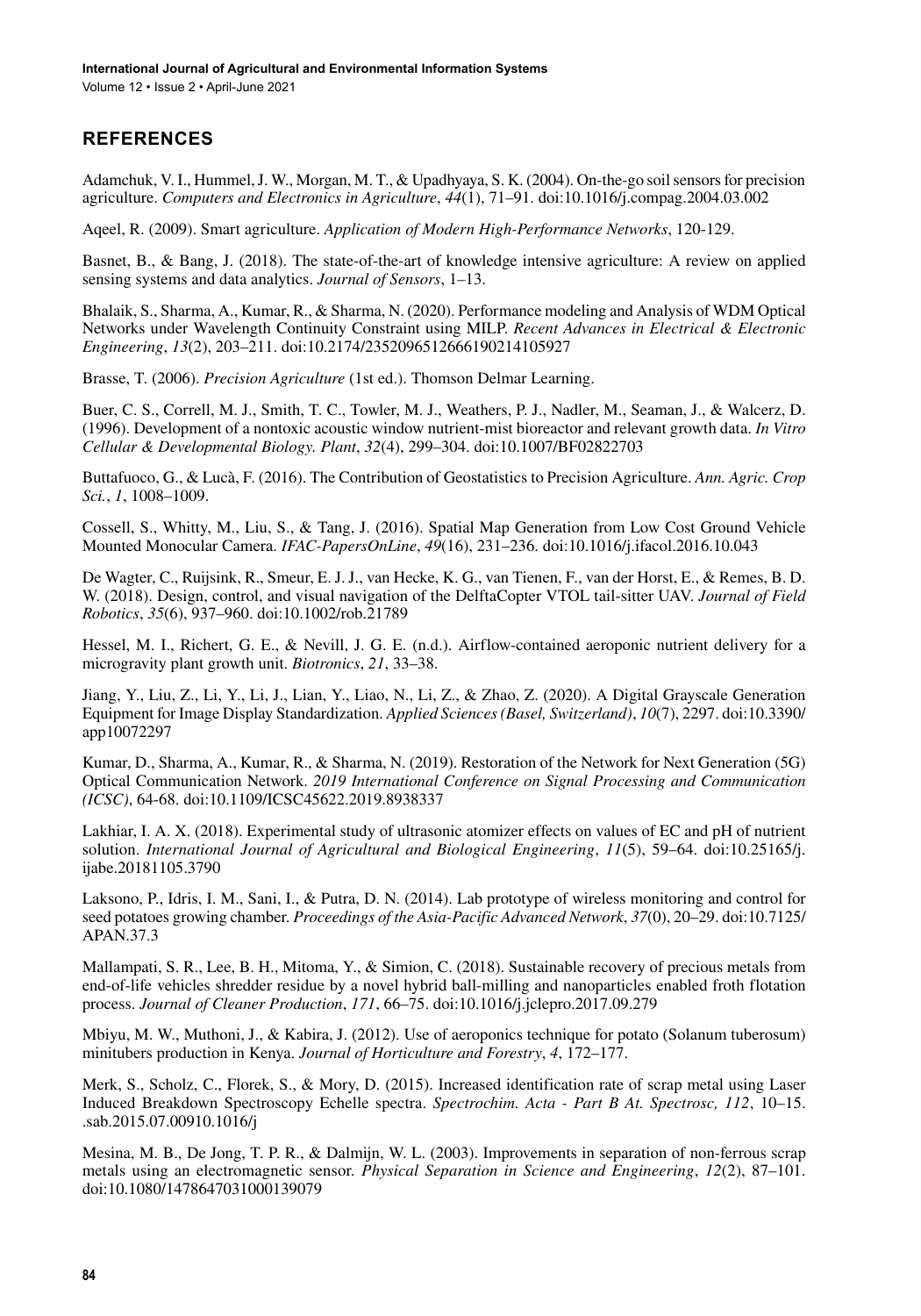Oliver, M., & Webster, R. (2014). A tutorial guide to Geostatistics: Computing and modelling variograms and kriging. *Catena*, *113*, 56–69. doi[:10.1016/j.catena.2013.09.006](http://dx.doi.org/10.1016/j.catena.2013.09.006)

Pala, M., Mizenko, L., Mach, M., & Reed, T. (2014). Aeroponic greenhouse as an autonomous system using intelligent space for agriculture robotics. In J. H. Kim, E. Matson, H. Myung, P. Xu, & F. Karray (Eds.), *Robot Intelligence Technology and Applications 2. Advances in Intelligent Systems and Computing, 274* (pp. 83–93). doi[:10.1007/978-3-319-05582-4\\_7](http://dx.doi.org/10.1007/978-3-319-05582-4_7)

Pimentel, D., Berger, B., Filiberto, D., Newton, M., Wolfe, B., Karabinakis, E., Clark, S., Poon, E., Abbett, E., & Nandagopal, S. (2004). Water resources: Agricultural and environmental issues. *Bioscience*, *54*(10), 909–918. doi[:10.1641/0006-3568\(2004\)054\[0909:WRAAEI\]2.0.CO;2](http://dx.doi.org/10.1641/0006-3568(2004)054[0909:WRAAEI]2.0.CO;2)

Rao, Z., Zhang, Z., Huang, S., Long, Z., & Wu, G. (2020). Characteristics and Current Harmonic Control of N\* Three-Phase PMSG for HVDC Transmission Based on MMC. *Energies*, *13*(1), 178. doi:[10.3390/en13010178](http://dx.doi.org/10.3390/en13010178)

Rathee, G., Sharma, A., Kumar, R., Ahmad, F., & Iqbal, R. (2020). A trust management scheme to secure mobile information centric networks. *Computer Communications*, *151*, 66–75. doi[:10.1016/j.comcom.2019.12.024](http://dx.doi.org/10.1016/j.comcom.2019.12.024)

Raviv, M., & Lieth, L. (2007). *Significance of soilless culture in agriculture.* In M. Raviv & J. H. Lieth (Eds.), *Soilless Culture: Theory and Practice* (pp. 117–156). Elsevier.

Ruiz-Garcia, L., Lunadei, L., Barreiro, P., & Robla, I. (2009). A review of wireless sensor technologies and applications in agriculture and food industry: State of the art and current trends. *Sensors (Basel)*, *9*(6), 94728– 94750. doi[:10.3390/s90604728](http://dx.doi.org/10.3390/s90604728) PMID:[22408551](http://www.ncbi.nlm.nih.gov/pubmed/22408551)

Saiz-Rubio, V., & Rovira-Más, F. (2013). Proximal sensing mapping method to generate field maps in vineyards. *Agricultural Engineering International: CIGR Journal*, *15*, 47–59.

Sani, M. I., Siregar, S., Kurniawan, A. P., Jauhari, R., & Mandalahi, C. N. (2016). Web-based monitoring and control system for aeroponics growing chamber. *2016 International Conference on Control, Electronics, Renewable Energy and Communications (ICCEREC)*, 162–168.

Sharma, A., Kumar, R., & Kaur, P. (2019). Study of Issues and Challenges of Different Routing Protocols in Wireless Sensor Network. *Fifth International Conference on Image Information Processing (ICIIP),* 85-590. doi[:10.1109/ICIIP47207.2019.8985915](http://dx.doi.org/10.1109/ICIIP47207.2019.8985915)

Shidujaman, M., Samani, H., & Arif, M. (2014). Wireless power transmission trends. *2014 International Conference on Informatics, Electronics & Vision (ICIEV)*, 1-6. doi:[10.1109/ICIEV.2014.6850770](http://dx.doi.org/10.1109/ICIEV.2014.6850770)

Smith, Y. R., Nagel, J. R., & Rajamani, R. K. (2019). Eddy current separation for recovery of non-ferrous metallic particles: A comprehensive review. *Minerals Engineering*, *133*, 149–159. doi[:10.1016/j.mineng.2018.12.025](http://dx.doi.org/10.1016/j.mineng.2018.12.025)

Spencer, D. B. (2005). The high-speed identification and sorting of nonferrous scrap. *JOM*, *57*(4), 46–51. doi[:10.1007/s11837-005-0081-6](http://dx.doi.org/10.1007/s11837-005-0081-6)

Teimouri, N., Omid, M., Mollazade, K., Mousazadeh, H., Alimardani, R., & Karstoft, H. (2018). On-line separation and sorting of chicken portions using a robust visionbased intelligent modelling approach. *Biosystems Engineering*, *167*, 8–20. doi:[10.1016/j.biosystemseng.2017.12.009](http://dx.doi.org/10.1016/j.biosystemseng.2017.12.009)

Tik, L. B., Khuan, C. T., & Palaniappan, S. (2009). Monitoring of an aeroponic greenhouse with a sensor network. *IJCSNS International Journal of Computer Science and Network Security*, *9*, 240–246.

Tripathi, S., & De, S. (2018). Dynamic Prediction of Powerline Frequency for Wide Area Monitoring and Control. *IEEE Transactions on Industrial Informatics*, *14*(7), 2837–2846. doi[:10.1109/TII.2017.2777148](http://dx.doi.org/10.1109/TII.2017.2777148)

Wan, G., Li, F., Zhu, W., & Wang, G. (2020). High-precision six-degree-of-freedom pose measurement and grasping system for large-size object based on binocular vision. *SR 40*, 71–80. 10.1108/SR-05-2019-0123

Wang, C., Hu, Z., Pang, Q., & Hua, L. (2019). Research on the classification algorithm and operation parameters optimization of the system for separating non-ferrous metals from end-of-life vehicles based on machine vision. *Waste Management (New York, N.Y.)*, *100*, 10–17. doi[:10.1016/j.wasman.2019.08.043](http://dx.doi.org/10.1016/j.wasman.2019.08.043) PMID:[31493684](http://www.ncbi.nlm.nih.gov/pubmed/31493684)

Werheit, P., Fricke-Begemann, C., Gesing, M., & Noll, R. (2011). Fast single piece identification with a 3D scanning LIBS for aluminium cast and wrought alloys recycling. *Journal of Analytical Atomic Spectrometry*, *26*(11), 2166–2174. doi[:10.1039/c1ja10096c](http://dx.doi.org/10.1039/c1ja10096c)